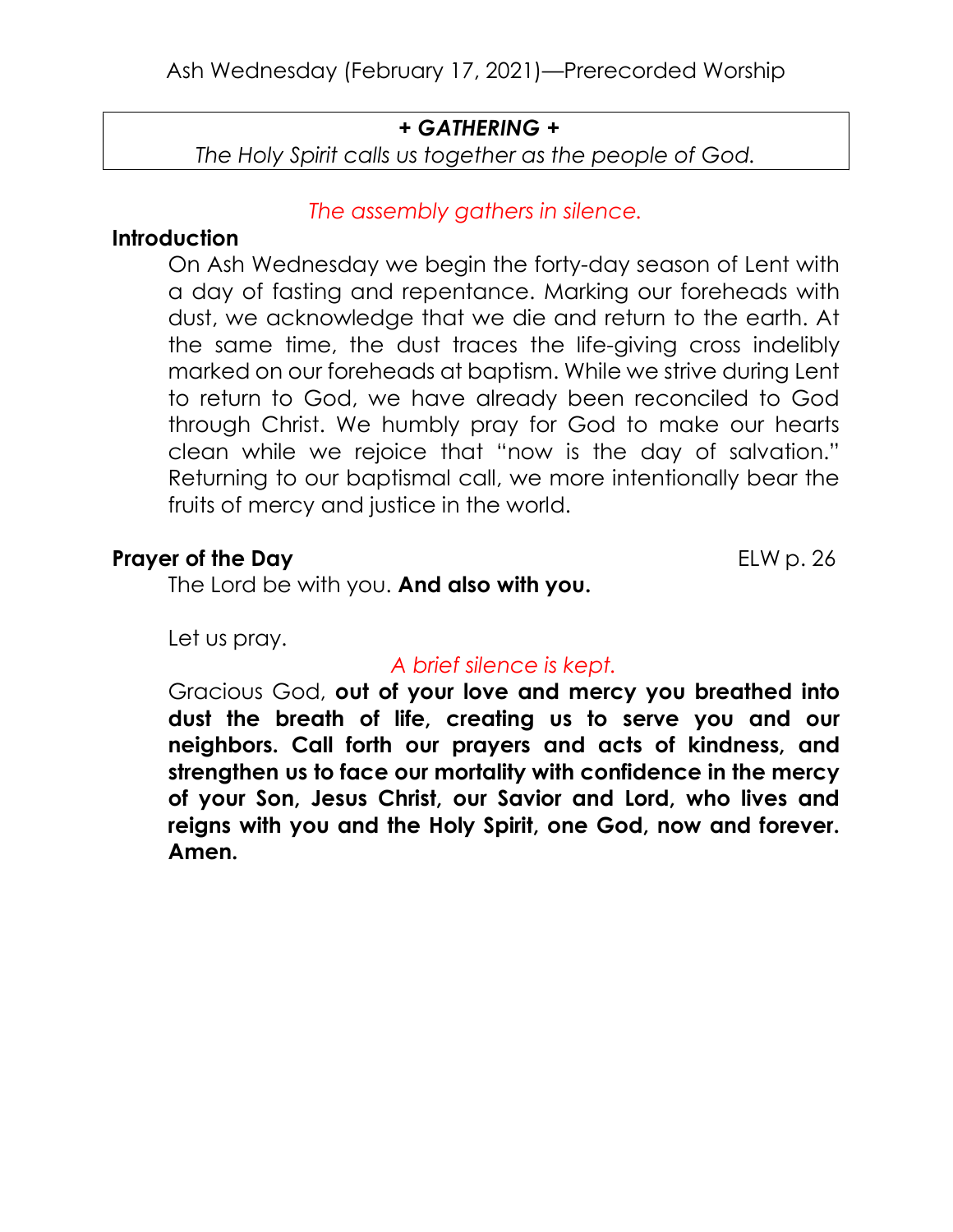### + WORD +

God speaks to us in scripture reading, preaching, and song.

# First Reading The Lines of the United States of the Joel 2:1-2, 12-17

A reading from Joel.

<sup>1</sup>Blow the trumpet in Zion; sound the alarm on my holy mountain! Let all the inhabitants of the land tremble, for the day of the Lord is coming, it is near—2a day of darkness and gloom, a day of clouds and thick darkness! Like blackness spread upon the mountains a great and powerful army comes; their like has never been from of old, nor will be again after them in ages to come.

<sup>12</sup>Yet even now, says the Lord, return to me with all your heart, with fasting, with weeping, and with mourning; 13rend your hearts and not your clothing. Return to the Lord, your God, for he is gracious and merciful, slow to anger, and abounding in steadfast love, and relents from punishing. 14Who knows whether he will not turn and relent, and leave a blessing behind him, a grain offering and a drink offering for the Lord, your God?

<sup>15</sup>Blow the trumpet in Zion; sanctify a fast; call a solemn assembly; 16gather the people. Sanctify the congregation; assemble the aged; gather the children, even infants at the breast. Let the bridegroom leave his room, and the bride her canopy.

<sup>17</sup>Between the vestibule and the altar let the priests, the ministers of the Lord, weep. Let them say, "Spare your people, O Lord, and do not make your heritage a mockery, a byword among the nations. Why should it be said among the peoples, 'Where is their God?' "

The word of the Lord. **Thanks be to God.**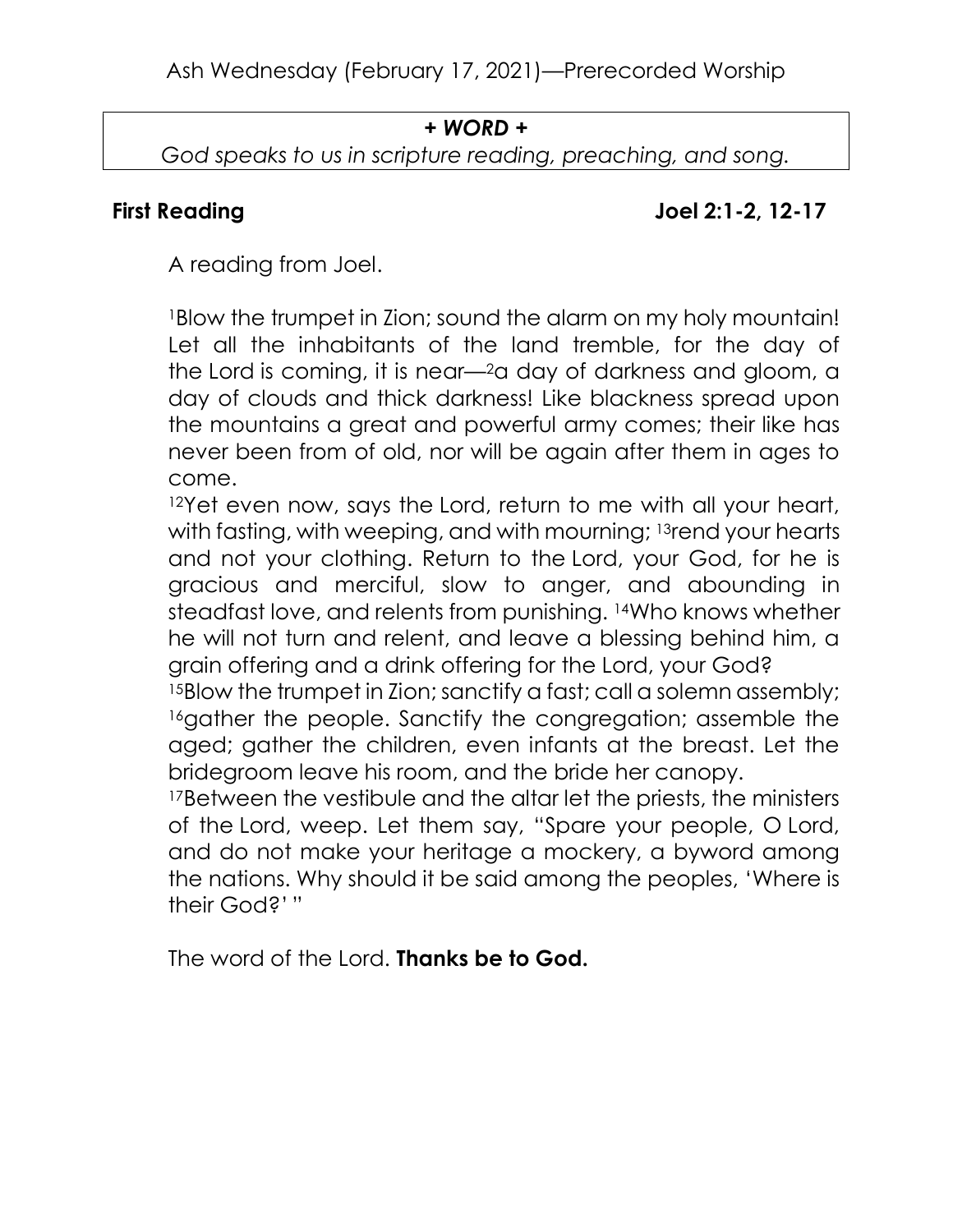# Psalm 51:1-17

Let us recite together the first 17 verses of Psalm 51, as translated in the Evangelical Lutheran Worship Hymnal.

<sup>1</sup>Have mercy on me, O God, according to your steadfast love; in your great compassion blot out my offenses. <sup>2</sup>Wash me through and through from my wickedness, and cleanse me from my sin. <sup>3</sup>For I know my offenses, and my sin is ever before me. <sup>4</sup>Against you only have I sinned and done what is evil in your sight; so you are justified when you speak and right in your judgment. <sup>5</sup>Indeed, I was born steeped in wickedness, a sinner from my mother's womb. <sup>6</sup>Indeed, you delight in truth deep within me, and would have me know wisdom deep within. <sup>7</sup>Remove my sins with hyssop, and I shall be clean; wash me, and I shall be purer than snow. <sup>8</sup>Let me hear joy and gladness; that the body you have broken may rejoice. <sup>9</sup>Hide your face from my sins, and blot out all my wickedness. <sup>10</sup>Create in me a clean heart, O God, and renew a right spirit within me. <sup>11</sup> Cast me not away from your presence, and take not your Holy Spirit from me. <sup>12</sup>Restore to me the joy of your salvation and sustain me with your bountiful Spirit. <sup>13</sup>Let me teach your ways to offenders, and sinners shall be restored to you. <sup>14</sup>Rescue me from bloodshed, O God of my salvation, and my tongue shall sing of your righteousness. <sup>15</sup>O Lord, open my lips, and my mouth shall proclaim your praise. <sup>16</sup>For you take no delight in sacrifice, or I would give it. You are not pleased with burnt offering. <sup>17</sup>The sacrifice of God is a troubled spirit; a troubled and broken heart, O God, you will not despise.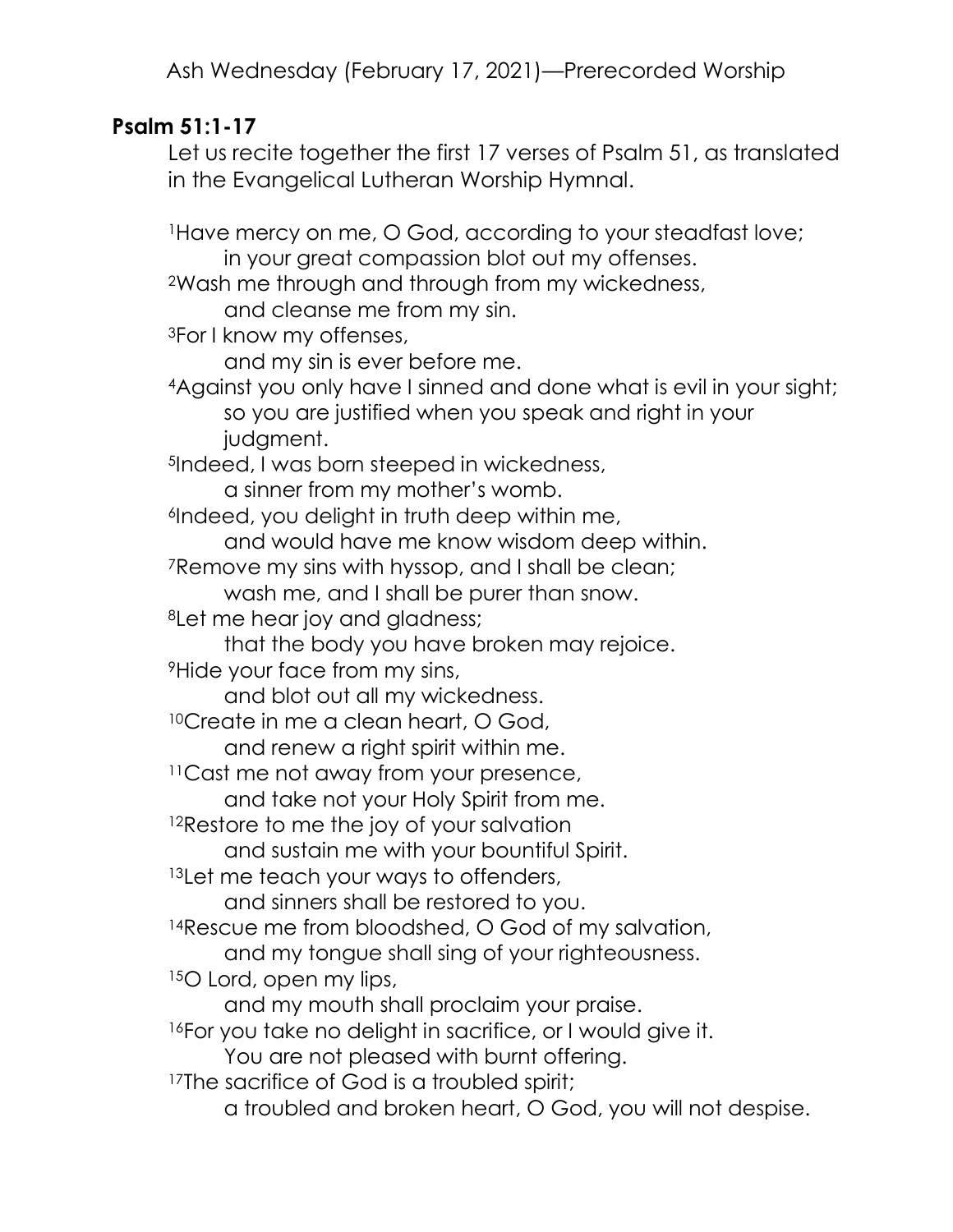Second Reading 2 Corinthians 5:20b-6:10

A reading from Second Corinthians.

20bWe entreat you on behalf of Christ, be reconciled to God. 21For our sake he made him to be sin who knew no sin, so that in him we might become the righteousness of God. 6:1As we work together with him, we urge you also not to accept the grace of God in vain. 2For he says, "At an acceptable time I have listened to you, and on a day of salvation I have helped you." See, now is the acceptable time; see, now is the day of salvation! 3We are putting no obstacle in anyone's way, so that no fault may be found with our ministry, 4but as servants of God we have commended ourselves in every way: through great endurance, in afflictions, hardships, calamities, <sup>5</sup>beatings, imprisonments, riots, labors, sleepless nights, hunger; 6by purity, knowledge, patience, kindness, holiness of spirit, genuine love, 7truthful speech, and the power of God; with the weapons of righteousness for the right hand and for the left; 8in honor and dishonor, in ill repute and good repute. We are treated as impostors, and yet are true; <sup>9</sup>as unknown, and yet are well known; as dying, and see—we are alive; as punished, and yet not killed; 10as sorrowful, yet always rejoicing; as poor, yet making many rich; as having nothing, and yet possessing everything.

Word of God, word of life. **Thanks be to God.**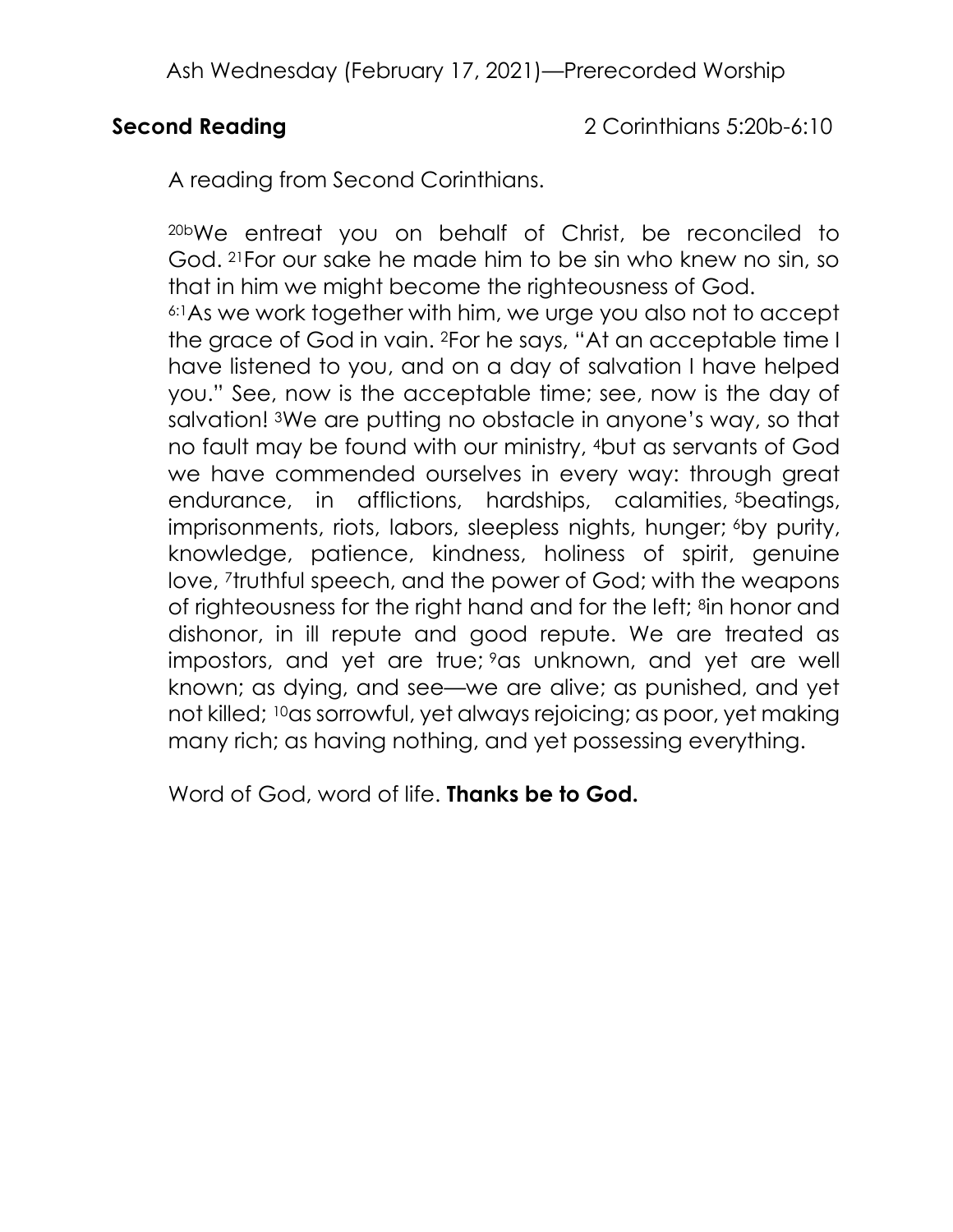

**Gospel** Matthew 6:1-6, 16-21

The holy gospel according to Matthew. Glory to you, O Lord.

[Jesus said to the disciples:] 1"Beware of practicing your piety before others in order to be seen by them; for then you have no reward from your Father in heaven.

<sup>2</sup>"So whenever you give alms, do not sound a trumpet before you, as the hypocrites do in the synagogues and in the streets, so that they may be praised by others. Truly I tell you, they have received their reward. 3But when you give alms, do not let your left hand know what your right hand is doing, 4so that your alms may be done in secret; and your Father who sees in secret will reward you.

<sup>5</sup>"And whenever you pray, do not be like the hypocrites; for they love to stand and pray in the synagogues and at the street corners, so that they may be seen by others. Truly I tell you, they have received their reward. **But whenever you pray, go into** your room and shut the door and pray to your Father who is in secret; and your Father who sees in secret will reward you.

16"And whenever you fast, do not look dismal, like the hypocrites, for they disfigure their faces so as to show others that they are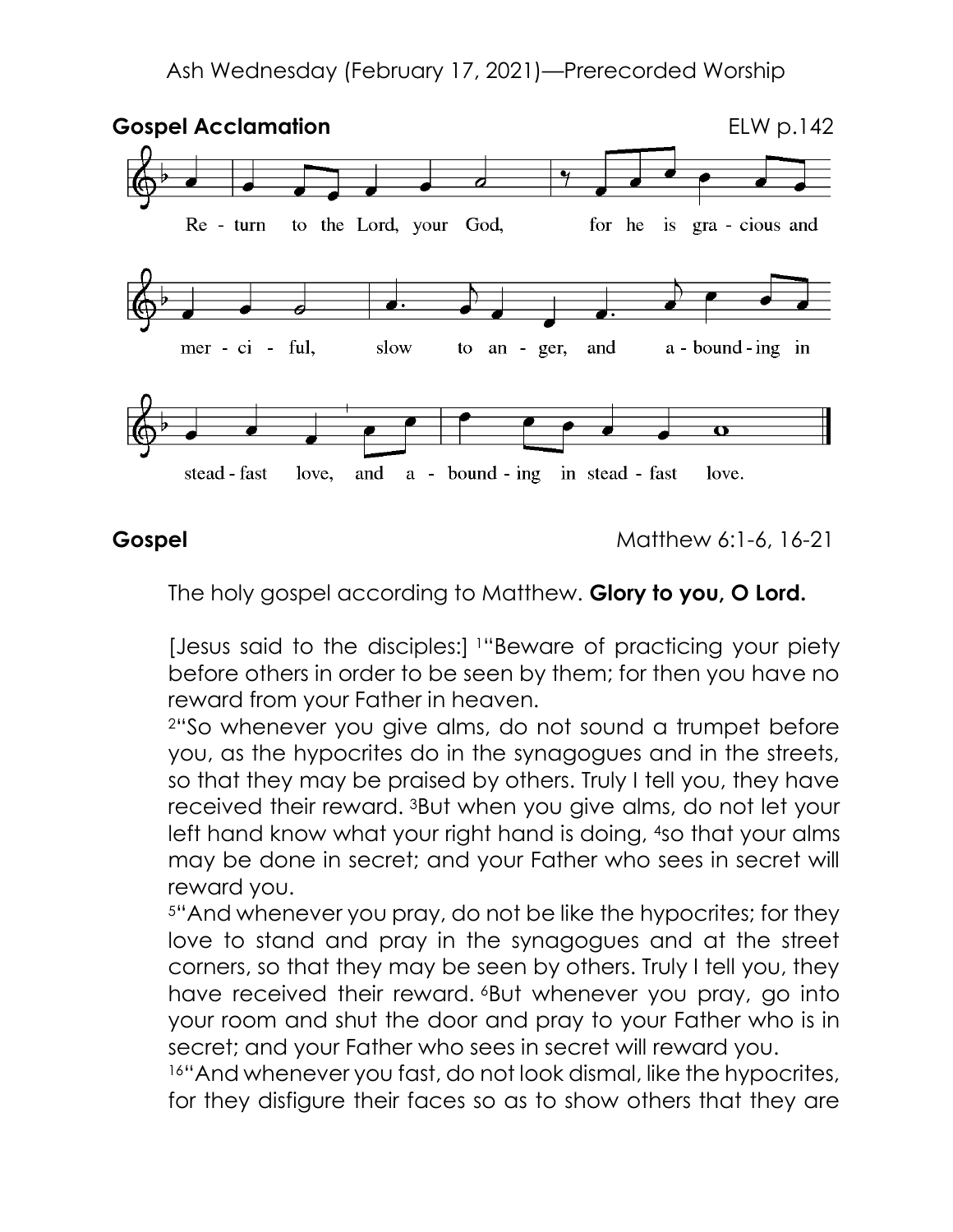fasting. Truly I tell you, they have received their reward. 17But when you fast, put oil on your head and wash your face, 18so that your fasting may be seen not by others but by your Father who is in secret; and your Father who sees in secret will reward you.

<sup>19"</sup>Do not store up for yourselves treasures on earth, where moth and rust consume and where thieves break in and steal; 20but store up for yourselves treasures in heaven, where neither moth nor rust consumes and where thieves do not break in and steal. 21For where your treasure is, there your heart will be also."

The gospel of the Lord. **Praise to you, O Christ.** 

**Sermon** The Rev. Leslie D. Weber

#### Hymn of the Day **ELW #328**



Text: Carl P. Daw Jr., b. 1944 Music: BAYLOR, Hal H. Hopson, b. 1933 Text © 1989 Hope Publishing Company. Music © 1985 Hope Publishing Company, Carol Stream, IL 60188. All rights reserved. Used by permission.

Duplication in any form prohibited without permission or valid license from copyright administrator.

# Restore in Us, O God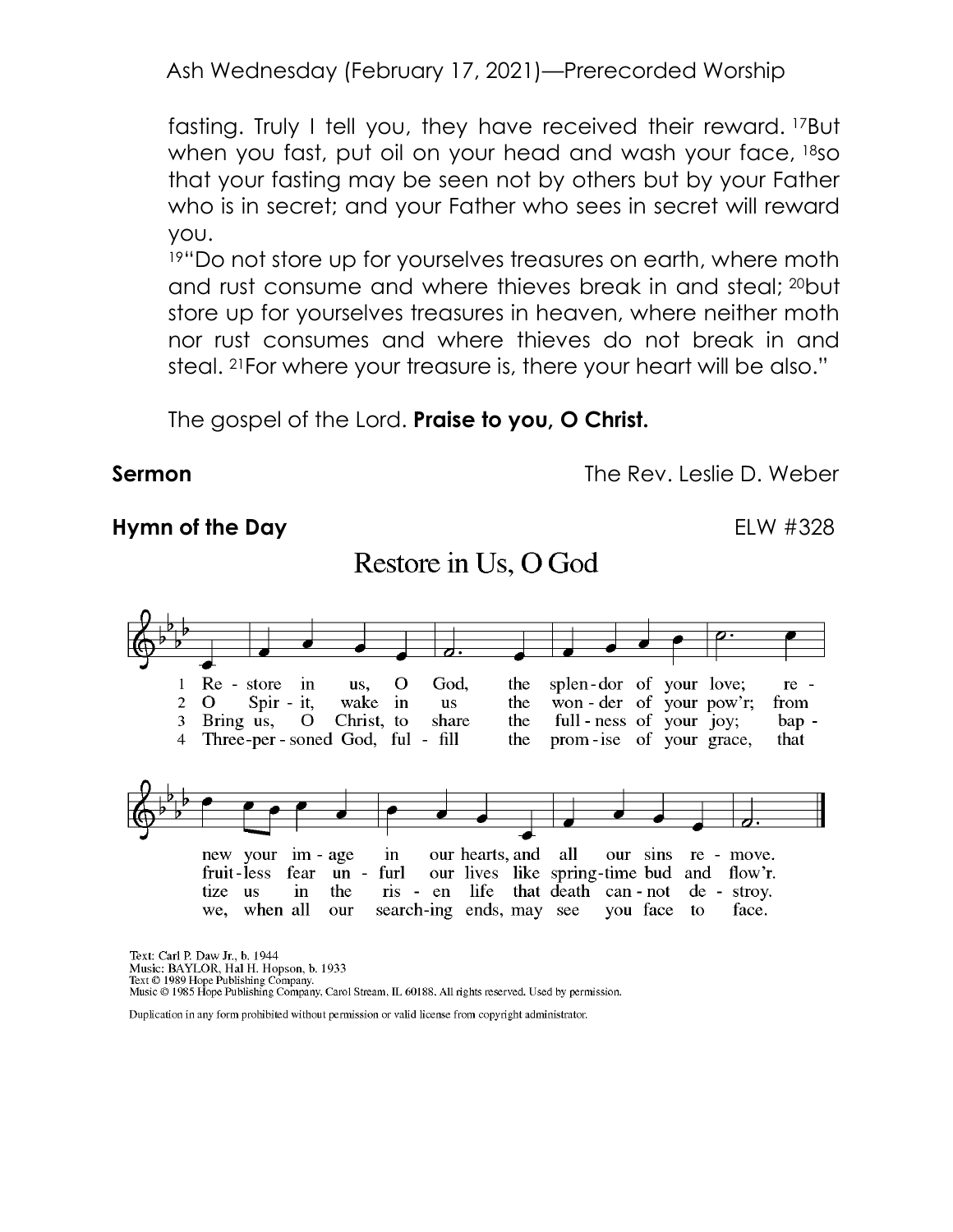## Invitation to Lent ELW p. 252

Friends in Christ, today with the whole church we enter the time of remembering Jesus' passover from death to life, and our life in Christ is renewed.

We begin this holy season by acknowledging our need for repentance and for God's mercy. We are created to experience joy in communion with God, to love one another, and to live in harmony with creation. But our sinful rebellion separates us from God, our neighbors, and creation, so that we do not enjoy the life our creator intended.

As disciples of Jesus, we are called to a discipline that contends against evil and resists whatever leads us away from love of God and neighbor. I invite you, therefore, to the discipline of Lent self-examination and repentance, prayer and fasting, sacrificial giving and works of love—strengthened by the gifts of word and sacrament. Let us continue our journey through these forty days to the great Three Days of Jesus' death and resurrection.

### **Confession Of Sin ELW p. 252-53**

Let us confess our sin in the presence of God and of one another.

# Silence is kept for reflection and self-examination.

#### Most holy and merciful God,

we confess to you and to one another, and before the whole company of heaven, that we have sinned by our fault, by our own fault, by our own most grievous fault, in thought, word, and deed, by what we have done and by what we have left undone.

We have not loved you with our whole heart, and mind, and strength. We have not loved our neighbors as ourselves. We have not forgiven others as we have been forgiven. Have mercy on us, O God.

We have shut our ears to your call to serve as Christ served us. We have not been true to the mind of Christ. We have grieved your Holy Spirit. Have mercy on us, O God.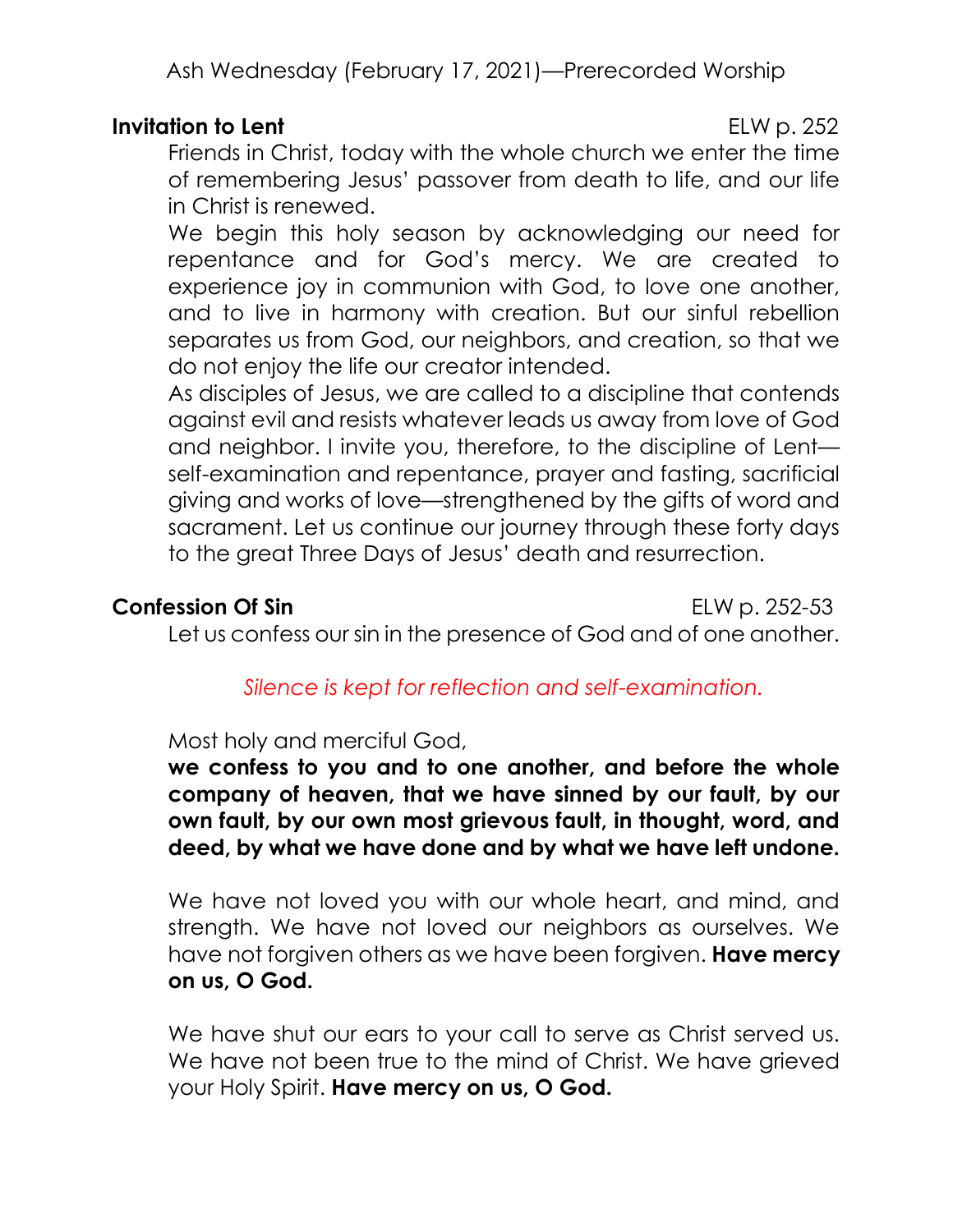Our past unfaithfulness, the pride, envy, hypocrisy, and apathy that have infected our lives, we confess to you. Have mercy on us, O God.

Our self-indulgent appetites and ways, and our exploitation of other people, we confess to you. Have mercy on us, O God.

Our negligence in prayer and worship, and our failure to share the faith that is in us, we confess to you. Have mercy on us, O God.

Our neglect of human need and suffering, and our indifference to injustice and cruelty, we confess to you. Have mercy on us, O God.

Our false judgments, our uncharitable thoughts toward our neighbors, and our prejudice and contempt toward those who differ from us, we confess to you. Have mercy on us, O God.

Our waste and pollution of your creation, and our lack of concern for those who come after us, we confess to you. Have mercy on us, O God.

Restore us, O God, and let your anger depart from us. Hear us, O God, for your mercy is great.

### Imposition of Ashes

Pastor Leslie will be imposing ashes during drive-up Ashes-to-go from 12:30-1pm and 7-8pm on Tuesday, February 17, 2021. If you need an alternate time to receive ashes, please contact Pastor Leslie by Sunday, February 14<sup>th</sup> to schedule an appointment. Please remain in your car and wear a mask if you come to receive ashes.

Accomplish in us, O God, the work of your salvation, that we may show forth your glory in the world.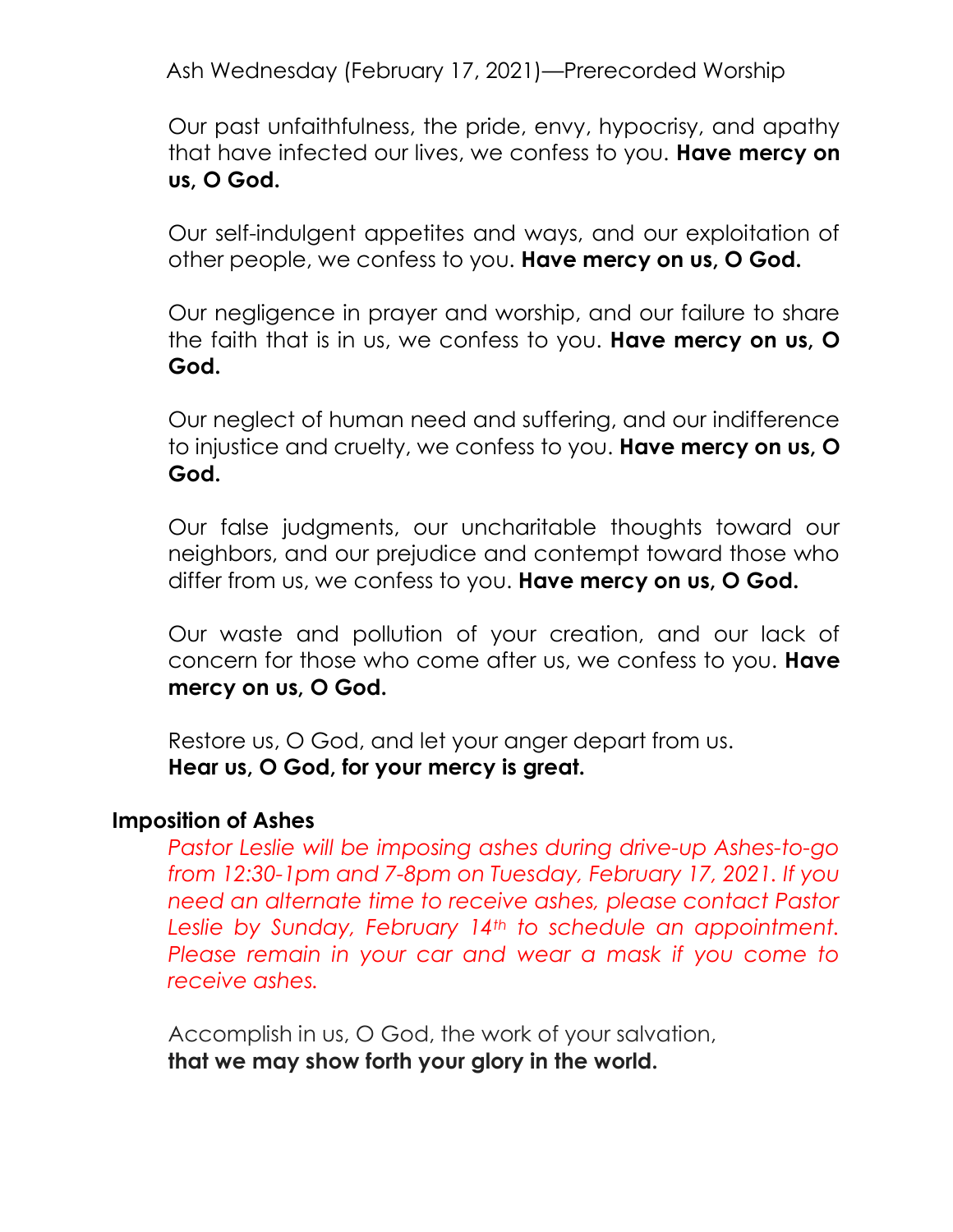By the cross and passion of your Son, our Savior, bring us with all your saints to the joy of his resurrection.

Almighty God have mercy on us, forgive us all our sins through our Lord Jesus Christ, strengthen us in all goodness, and by the power of the Holy Spirit keep us in eternal life. Amen.

#### Prayers of Intercession

Relying on the promises of God, we pray boldly for the church, the world, and all in need.

#### A brief silence.

O God, you call your church to be ministers of reconciliation throughout the world. Inspire your church in its proclamation of the gospel and guide its ministries to build up the body of Christ. Lord, in your mercy, hear our prayer.

O God, you created the earth and all its inhabitants and you declared that it is good. Protect mountains and valleys, animals and plants, and direct us to be good stewards of all you have made. Lord, in your mercy, hear our prayer.

O God, you desire peace. Direct governments and leaders to work for the well-being of all people and raise up advocates to speak and serve on behalf of the downtrodden. Lord, in your mercy. hear our prayer.

O God, you are our hope in the midst of despair, our help in the midst of sorrow, and our consolation in the midst of affliction. Grant comfort to all who suffer in body, mind, or spirit and support caregivers who attend to all in need. Lord, in your mercy, hear our prayer.

O God, you are love, and you call us to love one another. Accompany with your grace those journeying toward baptism and call us all to repentance as we prepare to celebrate Christ's death and resurrection. Lord, in your mercy, hear our prayer.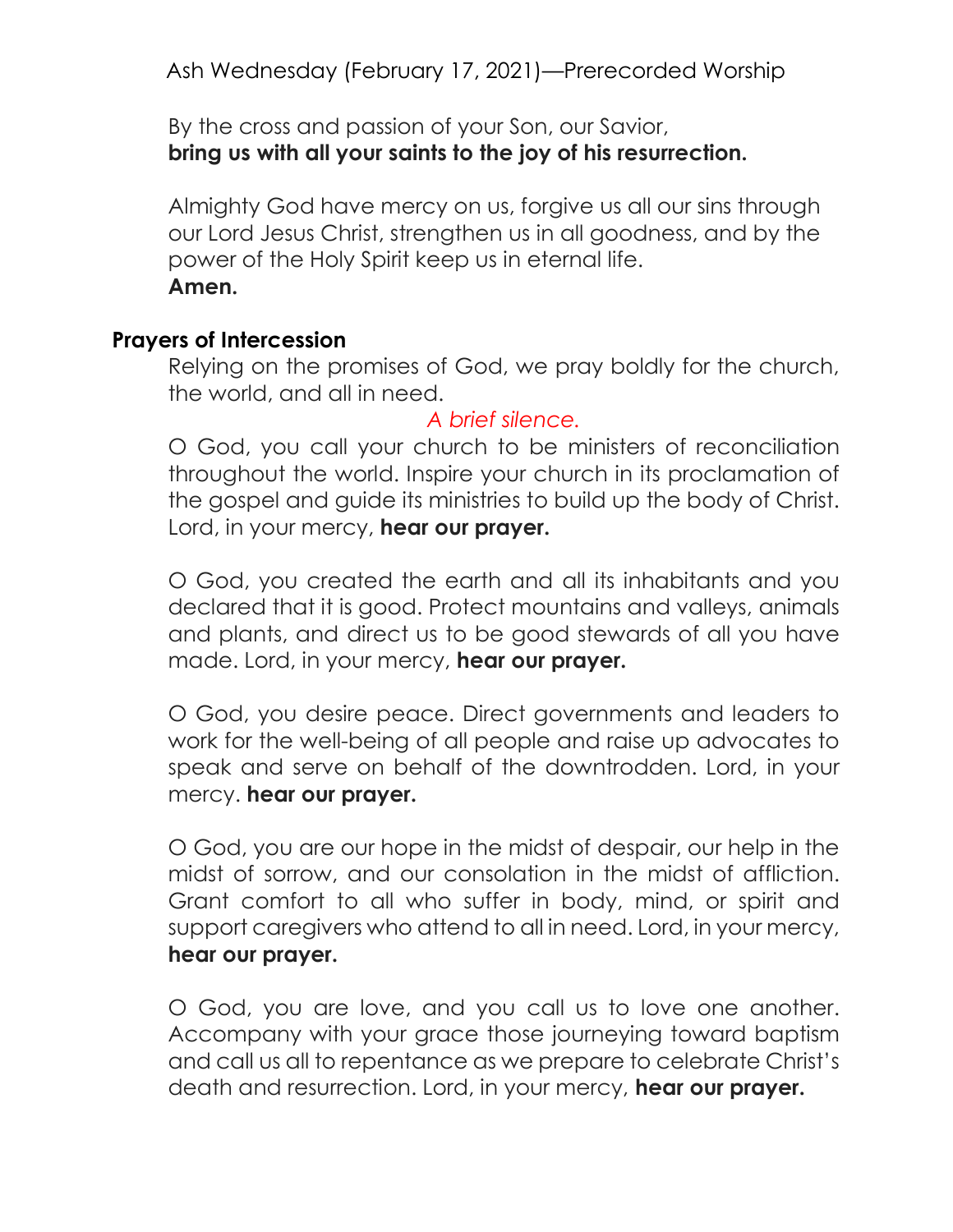O God, you are our life and our salvation. We give you thanks for the righteous who have died in faith. Inspire us by their example to proclaim your steadfast love. Lord, in your mercy, hear our prayer.

We entrust ourselves and all our prayers to you, O faithful God, through Jesus Christ our Lord. **Amen.** 

### **Offering**

Thank you for supporting the mission of the church as you are able. Electronic donations can be made at https://tithe.ly/give\_new/www/#/tithely/give-one-time/475611. Checks can be also be sent to church: 521 Providence Rd, Chesapeake, VA 23325

#### Prayer

Let us pray.

# A brief silence is kept.

Merciful God, accompany our journey through these forty days. Renew us in the gift of baptism, that we may provide for those who are poor, pray for those in need, fast from self-indulgence, and above all that we may find our treasure in the life of your Son, Jesus Christ, our Savior and Lord, who lives and reigns with you and the Holy Spirit, one God, now and forever. Amen.